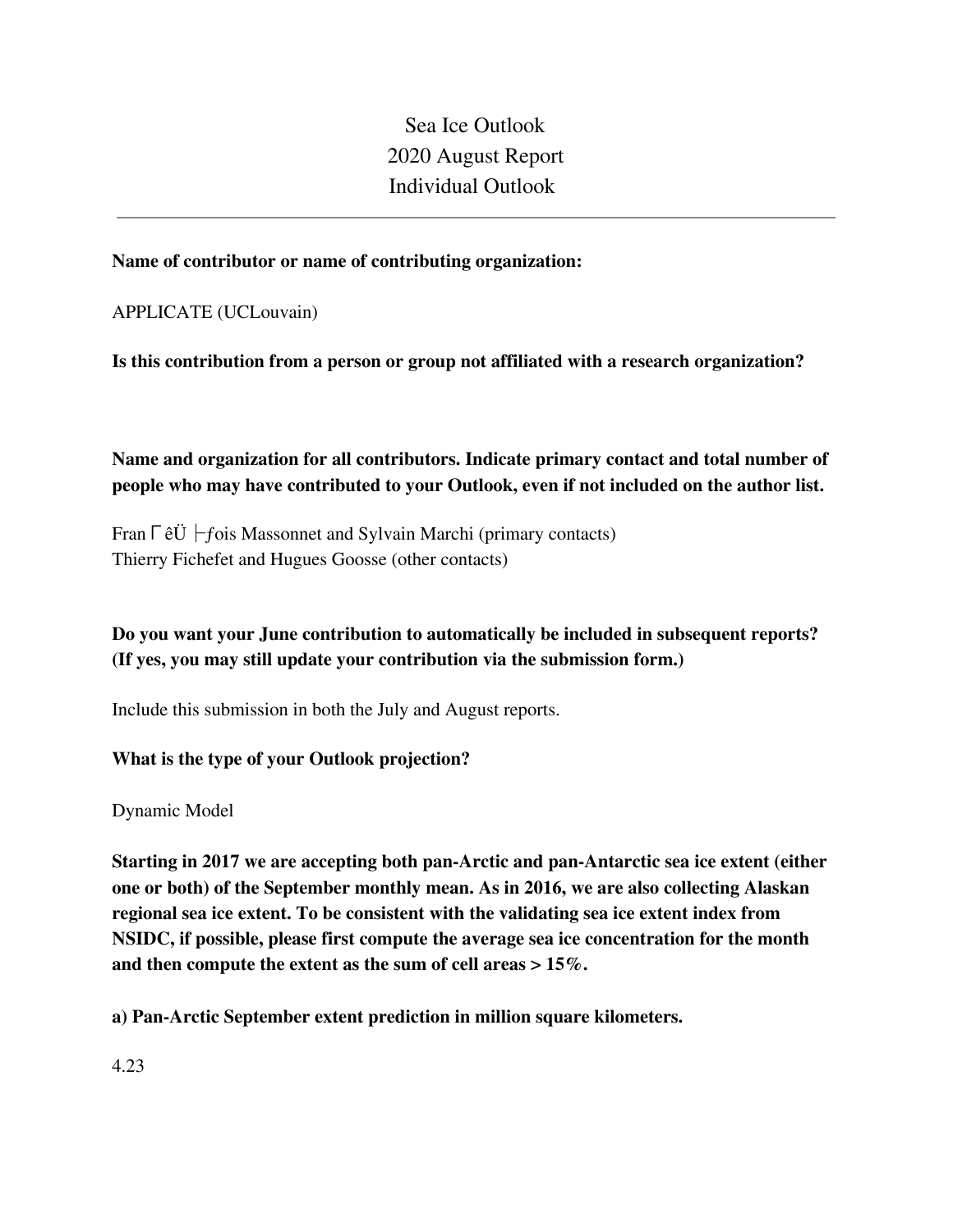**b) same as in (a) but for pan-Antarctic. If your method differs substantially from that for the Arctic, please enter it as a separate submission.**

### 20.77

**c) same as in (b) but for the Alaskan region. Please also tell us maximum possible extent if every ocean cell in your region were ice covered.**

### 0.47

**"Executive summary" of your Outlook contribution (using 300 words or less) describe how and why your contribution was formulated. To the extent possible, use non-technical language.**

Our estimate is based on results from ensemble runs with the global ocean-sea ice coupled model NEMO3.6-LIM3. Each member is initialized from a reference run on Jan 1, 2020, then forced with the JRA-55 atmospheric reanalysis from one year between 2009 and 2019 except 2015, which caused the model to crash. Our final estimate is the ensemble median, and the given range corresponds to the lowest and highest extents in the ensemble.

## **Brief explanation of Outlook method (using 300 words or less).**

Our estimate is based on results from ensemble runs with the global ocean-sea ice coupled model NEMO3.6-LIM3. The ensemble members are expected to sample the atmospheric variability that may prevail this summer. In practice, the model is forced with JRA-55 atmospheric reanalysis data from 1948 to Dec 31, 2019. No data are assimilated during this simulation. Ten ensemble members are then started from the obtained model state, each using atmospheric forcing from one year between 2009 and 2019 (forcing year 2015 was not used as it caused the model to crash). This choice of 10 members forced by 10 forcings from previous years is a compromise between a sufficiently large ensemble and the rapidly changing Arctic atmospheric conditions in recent decades. The estimate given above corresponds to the ensemble median monthly September extent. No bias-correction is applied.

## **Tell us the dataset used for your initial Sea Ice Concentration (SIC).**

Initial sea ice concentrations come from a model free run on Jan 1, 2020

# **Tell us the dataset used for your initial Sea Ice Thickness (SIT) used. Include name and date.**